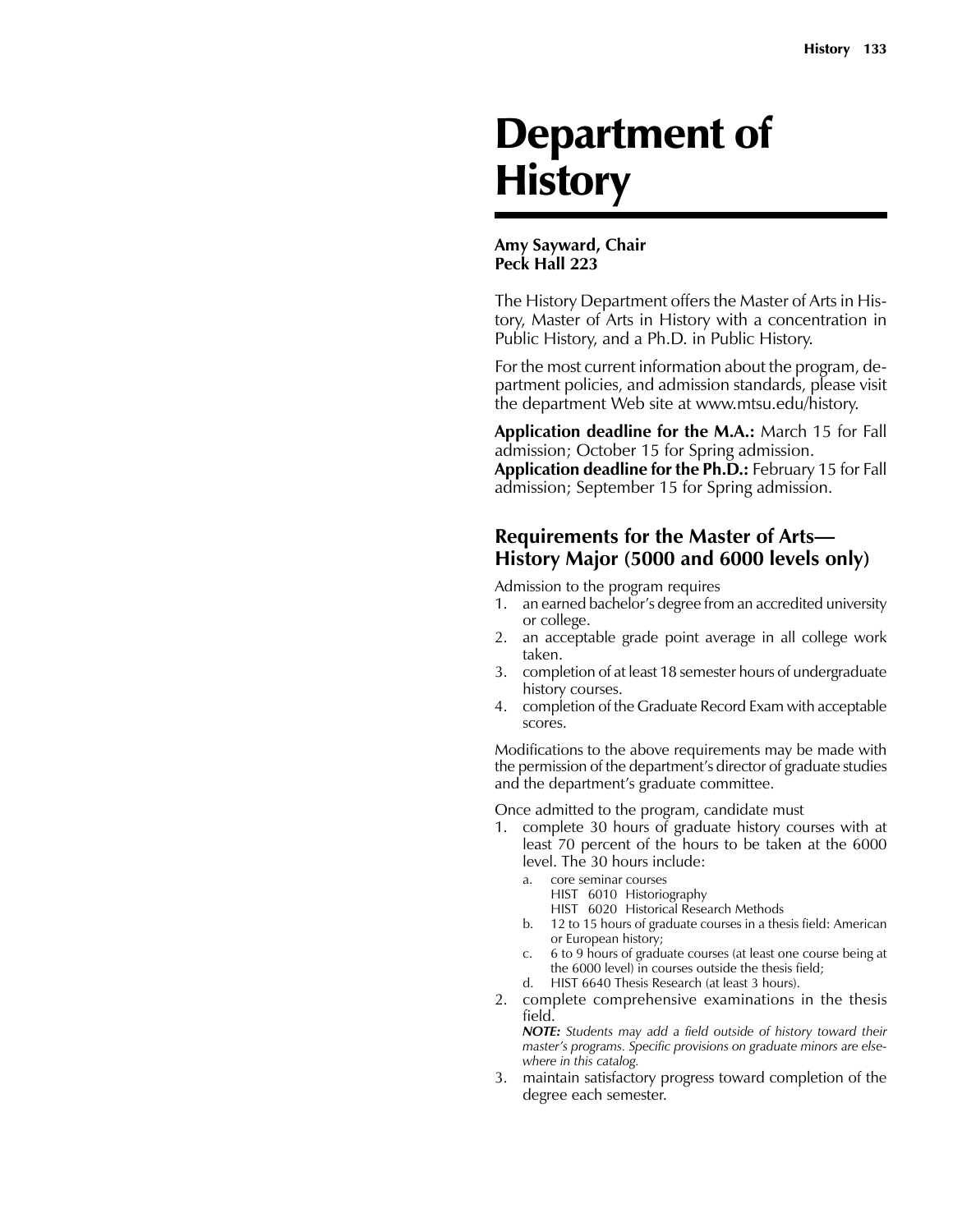- 4. fulfill a skill set requirement by choosing one of the following options:
	- a. demonstrate a reading competency in a foreign language by passing the specific reading examination administered by the Foreign Languages and Literatures Department;
	- b. students in consultation with their advisors can elect an alternative tool such as oral history techniques, linguistic analysis, quantitative analysis, GIS, feminist methods, historical theory (general or particular, such as Marxist or post-modern) computer science for history, information technology to develop Web sites, or other techniques.

 Students, with their advisor's support, then petition the Graduate Committee to approve an alternative tool. Students are responsible for finding appropriate courses and an expert willing to train them and test competency. The Graduate Committee will approve petitions for alternative tools of research only if they are directly related to students' work and if presented before advancement to candidacy.

 The skill set must be satisfied before the student can take comprehensives.

- 5. file a degree plan with the Graduate Office prior to the completion of 21 semester hours.
- 6. submit and successfully defend an acceptable thesis.

## **Requirements for the Master of Arts with a Concentration in Public History (5000 and 6000 levels only)**

The Public History concentration offers specialized education in one of four tracks: historic preservation, museum management, cultural resource management, and archival management. All public history students must complete the seminar for their chosen track and an internship off campus. **The archival track requires an additional practicum.**

Admission to the program requires

- 1. an earned bachelor's degree from an accredited university or college.
- 2. an acceptable grade point average in all college work.
- 3. completion of at least 18 semester hours of undergraduate history courses.
- 4. completion of the Graduate Record Exam with acceptable scores.

Modifications to the above requirements may be made with the permission of the department's director of graduate studies and the department's graduate committee.

Once admitted to the program, candidate must

- 1. complete at least 33 semester hours of graduate-level history and public history courses (36 hours if archival track), with at least 70 percent of the hours to be taken at the 6000 level. The 33 hours (36 hours if archival track) include
	- a. core seminar courses HIST 6010 Historiography HIST 6020 Historical Research Methods
	- b. Public History courses
		- HIST 6510 Seminar: Public History
		- HIST 6570 Public History Internship
		- HIST 6590 Practicum in Archival Management *(Archival track only)*
- c. Public History seminar option (3 hours)
	- HIST 6520 Seminar: Historic Preservation OR
	- HIST 6540 Seminar: Museum Management OR
	- HIST 6560 Seminar: Cultural Resource Management OR
	- HIST 6620 Seminar in Archival Management
- d. Public History electives (6 hours) selected in consultation with public history faculty;
- e. history electives (9 hours) outside the public history field (at least 3 hours of which must be at the 6000 level);
- f. HIST 6640 Thesis Research (at least 3 hours).
- 2. fulfill a skill set requirement by choosing one of the following options:
	- a. demonstrate a reading competency in a foreign language by passing the specific reading examination administered by the Foreign Languages and Literatures Department;
	- b. students in consultation with their advisors can elect an alternative tool such as oral history techniques, linguistic analysis, quantitative analysis, GIS, feminist methods, historical theory (general or particular, such as Marxist or post-modern) computer science for history, information technology to develop Web sites, or other techniques.

 Students, with their advisor's support, then petition the Graduate Committee to approve an alternative tool. Students are responsible for finding appropriate courses and an expert willing to train them and test competency. The Graduate Committee will approve petitions for alternative tools of research only if they are directly related to students' work and if presented before advancement to candidacy;

 The skill set must be satisfied before the student can take comprehensives.

- 3. maintain satisfactory progress toward completion of the degree each semester.
- 4. file a degree plan with the Graduate Office before the completion of 21 semester hours.
- 5. complete comprehensive examinations in the field of public history, that field to include an examination in the area of American history in which the student will complete the thesis.
- 6. submit and successfully defend an acceptable thesis.

## **Requirements for the Ph.D. in Public History—(6000 and 7000 levels only)**

Applicant must

- 1. formally apply for admission to the College of Graduate Studies and fulfill all its requirements, including submission of transcripts from all academic work.
- 2. hold a master's degree and have earned at least 18 semester hours of undergraduate history credit or a minimum of 21 semester hours of graduate history credit. Applicants who do not meet these minimums and are admitted conditionally have one year to satisfy the conditions of admission.
- 3. have an acceptable grade point average (GPA) in master's degree work (and an acceptable GPA in undergraduate history classes).
- 4. submit acceptable GRE scores.
- 5. provide letters of recommendation from at least three public history professionals or academics that address the candidate's potential for successfully completing a Ph.D. in Public History and describe the qualities that will make him/her an excellent public historian.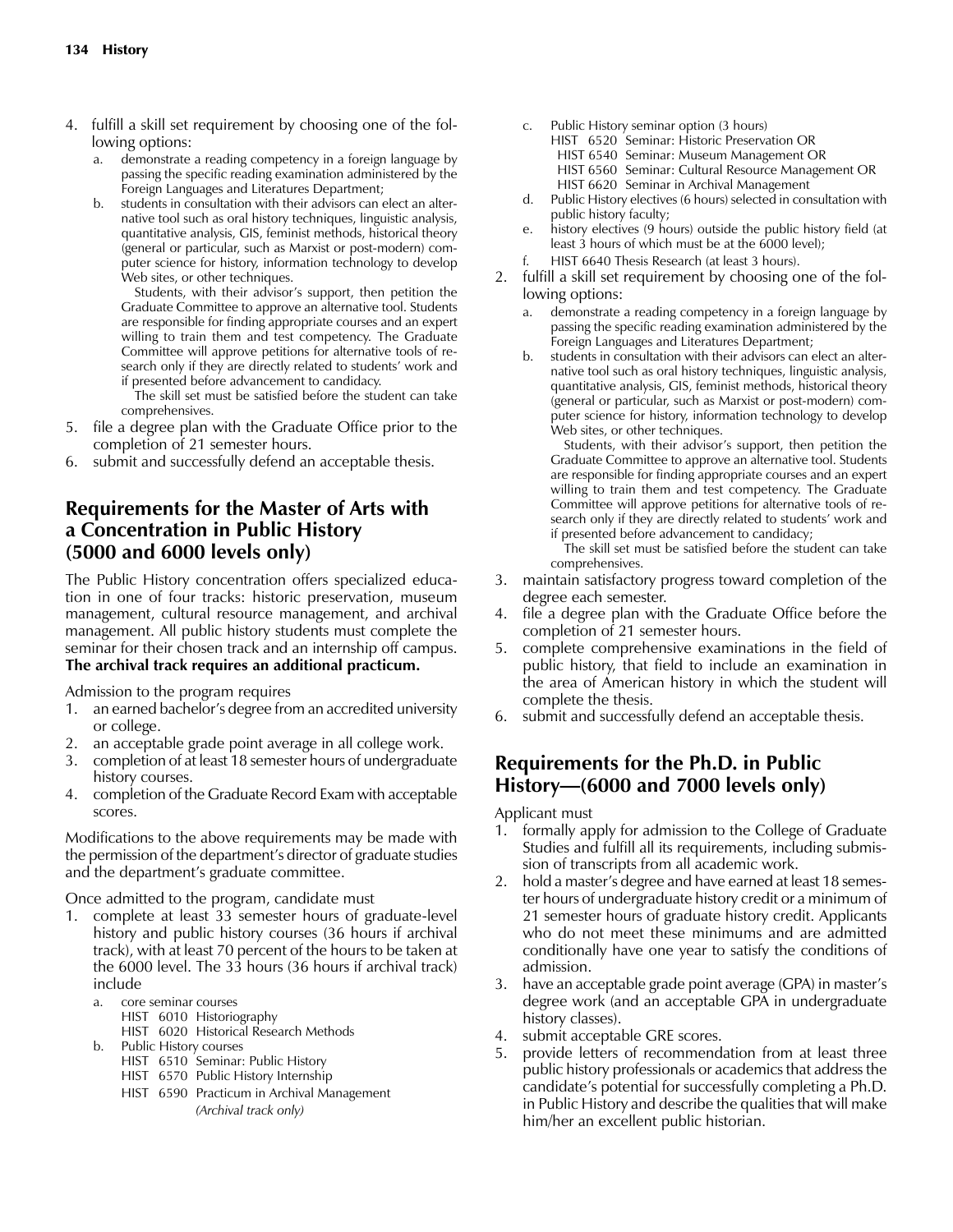- 6. submit an approximately 500-word letter of intent noting why he/she wishes to pursue a Ph.D. in Public History, why he/she wishes to do so at Middle Tennessee State University, and career goals after a Ph.D. in Public History is attained.
- 7. submit a professional portfolio containing work that demonstrates mastery of research methods, historical analysis, interpretation, and presentation. The portfolio may include research papers, projects, publications, proposals, exhibits, and other public history related work.

Once admitted to the program, each candidate must

- 8. complete a minimum of 36 hours of seminars in three fields, 12 hours of a Professional Residency Colloquium, and 12 hours of dissertation for a total of 60 hours.
- 9. fulfill a skill set requirement in the same manner as stipulated for the Master of Arts.

**Public History Field:** Total credits - 24–27 hours (9–15 hours seminars; 12 hours professional residency)

#### **Required of all candidates: 15 hours**

HIST 7510 Public History, 3 hours Professional Residency Colloquium, 6/6 hours

Candidates will choose the remaining hours for their public history fields from the public history seminars offered by the department according to their areas of specialization.

#### **History Field:** Total credits - 9–15 hours

In order to practice effectively in any area of specialization within public history, candidates must have an excellent grasp of historic context. Hence, each candidate will be required to demonstrate mastery in a history field focused chronologically, geographically, or topically. In preparation for qualifying exams and in consultation with the pre-dissertation advisory committee, each candidate will construct a coherent field chosen from the general history seminars offered by the department.

#### **Interdisciplinary Field:** Total credits - 9–12 hours

It is important that candidates understand their practice fields from multiple perspectives. In preparation for qualifying exams, each candidate will design, in consultation with his/her pre-dissertation advisory committee, an interdisciplinary field that will strengthen the public history specialization, potentially completing coursework in anthropology, geography, music, economics, English, recreation and leisure, business, and/or other fields as appropriate.

- 10. file a degree plan with the Graduate Office prior to the completion of 30 hours.
- 11. maintain satisfactory progress toward completion of the degree each semester.
- 12. develop a residency proposal and identify a professional mentor for the professional residency colloquium.
- 13. take and pass written and oral preliminary exams in the history field. The written exam is based on coursework and a **substantial history field reading list,** which is developed by both the student and the history field advisor. As part of the oral exam, the candidate must defend the residency proposal. The written exam is evaluated by the student's history advisor; the oral exam is evaluated by the student's pre-dissertation advisory committee.
- 14. enroll in the professional residency colloquium for two consecutive semesters and develop a residency portfolio.
- 15. constitute a dissertation committee and develop a dissertation prospectus.
- 16. orally defend the residency portfolio **(which includes a substantial essay evaluating the residency experience)** and dissertation proposal.
- 17. enroll in dissertation seminars, complete a dissertation, and successfully defend it in the final oral examination.

### **Courses in History [HIST]**

- **5010 Colonial America.** Three credits. Exploration and colonization of North America, relations between Native Americans, Europeans, Africans, and colonial societies in the context of the Atlantic world from 1492 to 1760.
- **5020 The American Revolution.** Three credits. Examines international conflicts from the Seven Years' War through the War of 1812 while emphasizing political, social, intellectual, and economic developments in the new United States.
- **5030 Jacksonian America, 1815–1850.** Three credits. The major political, social, and economic developments in the awakening of American nationalism, Jacksonian Democracy, expansionism, and the Mexican War.
- **5040 Civil War and Reconstruction.** Three credits. Sectional differences of the 1850s. Civil War, Reconstruction, and the Grant Era.
- **5050 Modern America, 1877–1914.** Three credits. The nature and consequences of the shift of the United States from an agrarian to an urban and industrialized society between Reconstruction and World War I.
- **5060 Modern America, 1914–1945.** Three credits. The increasing involvement of the United States in world affairs from World War I through World War II and of the social and political consequences of economic complexity which resulted in prosperity, depression, and the New Deal.
- **5070 Modern America, Post–1945.** Three credits. The major social, political, economic, and diplomatic developments in the history of the United States from 1945 to the present with particular emphasis on the role of the United States in world affairs and the changing role of government.
- **5130 The Sunbelt.** Three credits. The Southern rim of states from a nineteenth-century American outpost to the modern pacesetting position in economics, culture, racial relationships, and politics with such leaders as King, Nixon, Carter, and Reagan.
- **5140 The United States West.** Three credits. History of the United States West with an emphasis on the area west of the Mississippi River from pre-contact to the twenty-first century. Explores major social, political, economic, and environmental issues with particular attention to race, class, gender, and the original inhabitants.
- **5150 The American South.** Three credits. The major themes that have created and recreated southern culture from the colonial period to the present. Major social, political, and economic factors that made and remade the region through time.
- **5210 Middle Ages.** Three credits. An intensive survey of the progress of medieval civilization with emphasis on Byzantine, Moslem, and Germanic cultures in the Middle Ages.
- **5212 Intellectual and Cultural History of Early Modern Europe.** Three credits. Major trends and movements in artistic, literary, social, economic, political, scientific, and religious thought in cultural context and diffusion in society; how these trends and movements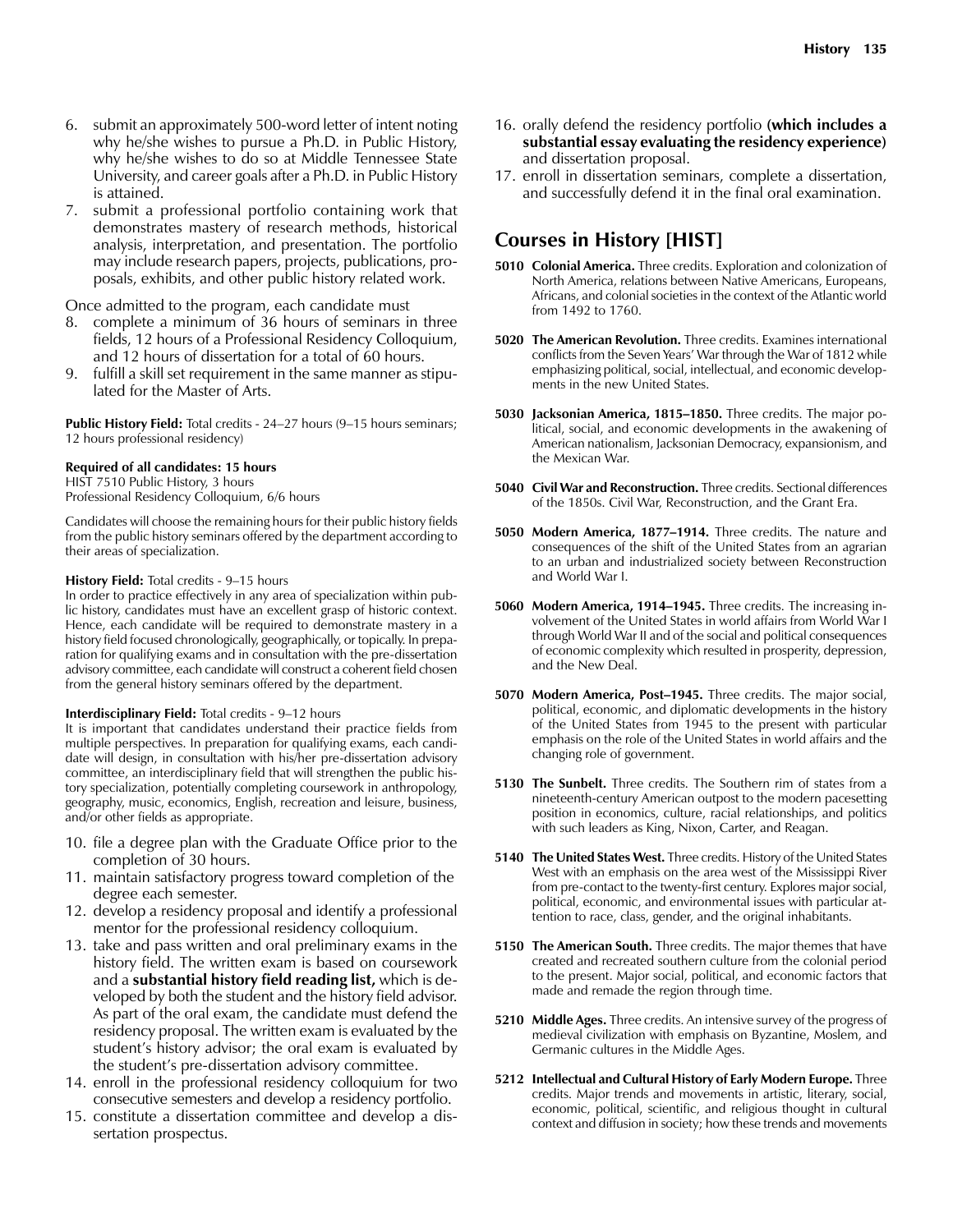have changed European concepts since the Enlightenment. Begins about 1200 to establish a background and then focuses on 1400 to 1789.

- **5213 Intellectual and Cultural History of Modern Europe.** Three credits. Major trends and movements in artistic, literary, social, economic, political, scientific, and religious thought in cultural context and diffusion in society; how these trends and movements have changed European concepts since the Enlightenment. Begins about 1650 to establish a background and then focuses on 1789 to the present.
- **5220 Renaissance Europe.** Three credits. Survey of political, economic, social, intellectual, and cultural developments of Italy, France, England, Germany, and the Low Countries during the fourteenth through the seventeenth centuries.
- **5230 Reformation Europe.** Three credits. Survey of political, economic, social, intellectual, and cultural developments of Italy, France, England, Germany, and the Low Countries during the sixteenth and seventeenth centuries.
- **5240 Europe: Absolutism and Enlightenment.** Three credits. European history in the seventeenth and eighteenth centuries, covering social, economic, intellectual, and political developments.
- **5250 Europe: The French Revolution and Napoleon.** Three credits. The social, political, and economic aspects of the old regime, the French Revolution, and the Napoleonic period in European history.
- **5260 France since 1870**. Three credits. The social, political, intellectual, cultural, and economic history of France from the origins of the Third Republic to the present.
- **5270 Europe: 1815–1900.** Three credits. Nineteenth-century Europe.
- **5280 Europe: 1900–1945.** Three credits. Emphasis on the impact of continued industrialization, total war, and totalitarian ideologies in the early twentieth century.
- **5290 Europe since 1945.** Three credits. The major European countries and common European-wide themes from World War II to the present.
- **5310 Germany to 1870.** Three credits. The evolution of the German states from their Indo-European origins to their unification in a single German nation in 1871 with particular emphasis on the history of German men and women since the Middle Ages. History of Austria and its possessions also included.
- **5320 Germany since 1870.** Three credits. The history of Germany from national unification in 1871 through its reunification in the contemporary world. Course emphasizes major social, cultural, political, intellectual, and economic developments of the period as they relate to both German men and women. History of the Austro-Hungarian empire (1867-1918) and the modern Austrian state also included.
- **5330 Russia to the Twentieth Century.** Three credits. Russian history from its beginnings to the end of the nineteenth century.
- **5340 Russia in the Twentieth Century.** Three credits. A continuation of 5330 emphasizing the Revolution and the Soviet era.
- **5350 England to 1783.** Three credits. English history from earliest times to the end of the American Revolution, with emphasis on major political, economic, cultural, and social developments.
- **5360 Britain in the Nineteenth Century.** Three credits. Survey of British political, economic, diplomatic, military, and cultural developments from the end of the Napoleonic era to Gladstone's retirement in 1894.
- **5370 Britain in the Twentieth Century.** Three credits. The political, military, imperial, economic, and social history of a changing Britain in its century of total war, imperial decline, and economic readjustment.
- **5410 Classical History.** Three credits. Ancient Greece and Rome, from about 2,000 B.C. to A.D. 476, emphasizing the classical historians and Greek and Roman culture.
- **5420 The Medieval Mediterranean World.** Three credits. A regional survey of political, economic, social and intellectual, and cultural development of the countries bordering the Mediterranean.
- **5440 The Middle East.** Three credits. The development of the Near East, the rise and spread of Islam, the Ottoman Empire, European imperialism in the Near East, contemporary developments. Emphasis on cultural contributions of the Near East to western civilization.
- **5450 Japan.** Three credits. Survey of Japanese history from the formation of the first Japanese political state to the country's emergence as a post**–**World War II economic superpower.
- **5460 China.** Three credits. Survey of Chinese history from antiquity to the present People's Republic, stressing social history and the unique cultural features defining China's civilization.
- **5470 Canada.** Three credits. Canadian history from the colonial era to the present.
- **5480 South America.** Three credits. The development of cultural, economic, and political traditions since 1492.
- **5490 Mexico and the Caribbean.** Three credits. The development of cultural, economic, and political traditions since 1492.
- **5510 Colonial Latin America.** Three credits. The indigenous societies present before European colonization and the first encounters in Mexico, the Caribbean, and South America. Analysis of political structures imposed by the Spanish as well as the social and cultural implications of colonialism and miscegenation.
- **5520 Modern Latin America.** Three credits. Examination of colonial background of Latin America, moving to an exploration of economic, political, social, and cultural developmentsin Latin America since independence.
- **5530 Latin American-United States Relations.** Three credits. Relations between the United States and Latin America in the nineteenth and twentieth centuries with emphasis on the effect of cultural differences on inter-American diplomacy.
- **5610 History of Medicine.** Three credits. Medical developments and in particular the relationship between medicine and society. Examines two medical traditions: the West and China. Discussions not only on major developments in medicine but also of the systems of healing in these cultures and comparison of the different roles medicine played within these societies. Also investigates the impact of Western scientific medicine on the various systems of traditional medicine.
- **5620 American Medical History.** Three credits. The history of health in the United States and the changing role and perception of the medical profession from 1607 to the present.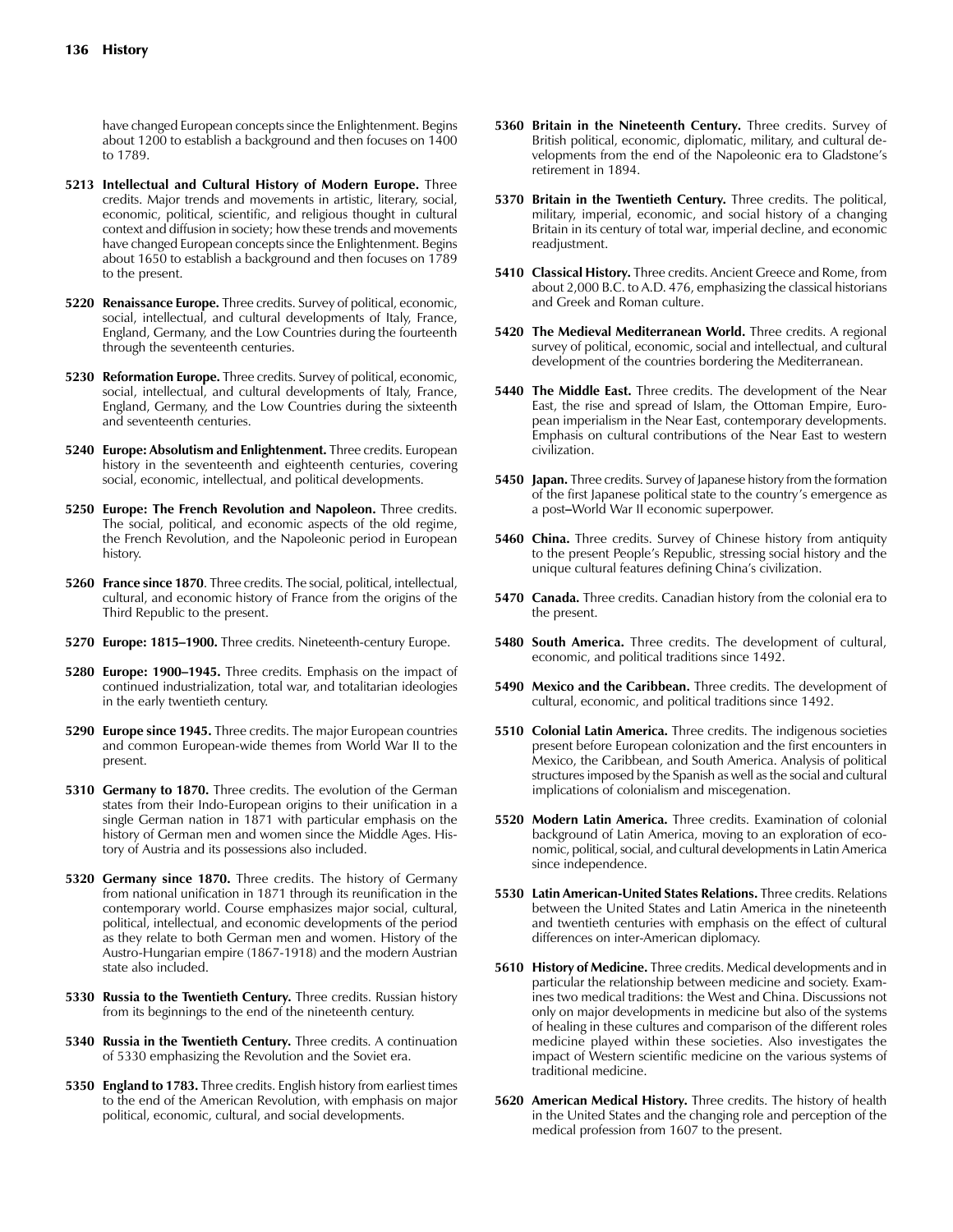- **5630 Computer and Quantitative History.** Three credits. Examines quantitative reasoning in historical research. Covers historiographical questions and practical research skills. Includes historical causality, historical change over time, data preparation, sampling, and the interpretation of quantitative data.
- **5640 Environmental History.** Three credits. Traces environmental change in America from the Puritans to the present and from wilderness to suburbia. Explains impact of growth, settlement, and resource exploitation on our national landscape and institutions.
- **5650 Religious Experience in America.** Three credits. Explores the nature of religion as experienced in American history focusing on the questions "How has religion affected America?" and "How has America affected religion?" Emphasis on the nineteenth and twentieth centuries and on the contact of and exchanges among traditions such as Protestant-Catholic Christianity, Judaism, Islam, and Animism.
- **5660 American Architectural History.** Three credits. An analysis of the historical development of American architecture and of architecture as evidence of America's cultural, social, economic, and technological growth from 1607 to the present.
- **5670 American Urban History.** Three credits. A survey of the development and growth of cities and suburbs from the colonial period to the present with particular emphasis on urban institutions, problems, politics, culture, and society.
- **5680 History of Sport in America.** Three credits. The role of sport in American society from the colonial era to the present, with emphasis on how sporting activities reflect political, cultural, and economic characteristics of various time periods.
- **5690 Native American History.** Three credits. United States American Indian history from pre-contact to the present with emphasis on issues important to native people and on their active participation in a constantly changing world.
- **5710 American Biography.** Three credits. A survey of the lives and achievements of men and women most prominent in American history. Selected biographies and autobiographies read and analyzed.
- **5720 Boone's and Crockett's America.** Three credits. Studies the mass movement of farm families into the interior of North America before 1860, with particular emphasis on Native American life, frontier politics, society, and culture, as well as the subsequent development of a frontier myth celebrating this migration.
- **5730 American Social History.** Three credits. An examination of class, ethnicity, family life, and community in America from the colonial period to the present.
- **5740 American Cultural and Intellectual History.** Three credits. Explores the major issues in American cultural and intellectual history through an examination of American literature, philosophy, social sciences, fine arts, and popular culture.
- **5750 African American Social and Intellectual History.** Three credits. The changing role and status of African Americans in American life and the contributions to the culture and institutions of the United States.
- **5760 America Divided: Race, Class, and Gender.** Three credits. Interaction of race, class, and gender in the lives of Americans within historical frameworks; how such interactions have shaped American social and political institutions.
- **5770 Women in America to 1890.** Three credits. Examines women's roles in the United States from colonial times to 1890, emphasizing the experiences of women of different classes, races, and ethnic groups with work, family, and politics.
- **5780 Women in America since 1890.** Three credits. Examines women's roles in the United States since 1890, emphasizing the experiences of women in different classes, races, and ethnic groups with work, family, and politics.
- **5790 Women in Europe since 1700.** Three credits. A comparative study of the social, intellectual, cultural, political, and economic history of women's lives in Great Britain, France, Germany, and Russia since 1700.
- **5810 History of Women in the Third World.** Three credits. Examines the connections between modern colonialism and the development of third-world feminisms. First focuses on conquest and colonialism and the consequences for third-world women of that process, then moves to postcolonial societies and expands to include women's political, economic, and social roles in the three regions of Africa, China, and Latin America.
- **5820 Diplomatic History of the United States to 1900.** Three credits. United States foreign relations to 1900.
- **5830 Diplomatic History of the United States since 1900.** Three credits. United States foreign relations since 1900.
- **5840 World War II.** Three credits. Examines various aspects of the military, diplomatic, social, economic, and cultural changes caused by the global cataclysm of World War II.
- **5850 Material Culture Resources in World History.** Three credits. A survey of the architecture, furniture, tools, utensils, weapons, ceremonial objects, etc., of the world's major civilizations. Provides a basis for studying how various cultural styles have influenced the development of our own material culture resources.
- **5860 Historical Archaeology.** Three credits. (Same as ANTH 5860.) Introduces the disciplines of historical archaeology, including examination of archaeological evidence, historical documentation, and interpretation of evidence.
- **6010 Historiography.** Three credits. An introduction to history's major schools of thought. Through reading, class discussion, and essays, students explore critical interpretations in American, European, and non-Western history.
- **6020 Historical Research Methods.** Three credits. Sharpens comprehension of historical interpretation by exploring, through reading, research, and class discussion, possible alternative explanations for specific historical events and themes.
- **6110/ 7110 Seminar: Colonial and Early American History to 1800**. Three credits. Exploration of major themes in the history of early North America, focusing on the interaction between Indians, Europeans, and Africans, and the place of colonial American in the Atlantic world.
- **6120/ 7120 Seminar: The Era of the American Revolution.** Three credits. Secondary reading, discussion, and primary research on the period between the beginning of the Seven Years' War in 1756 and the death of Thomas Jefferson in 1826.
- **6130/ 7130 Seminar: Jacksonian America.** Three credits. Exploration of a variety of social, economic, political, and cultural topics in the Jacksonian era and an analysis of the relationship between these topics and similar events abroad.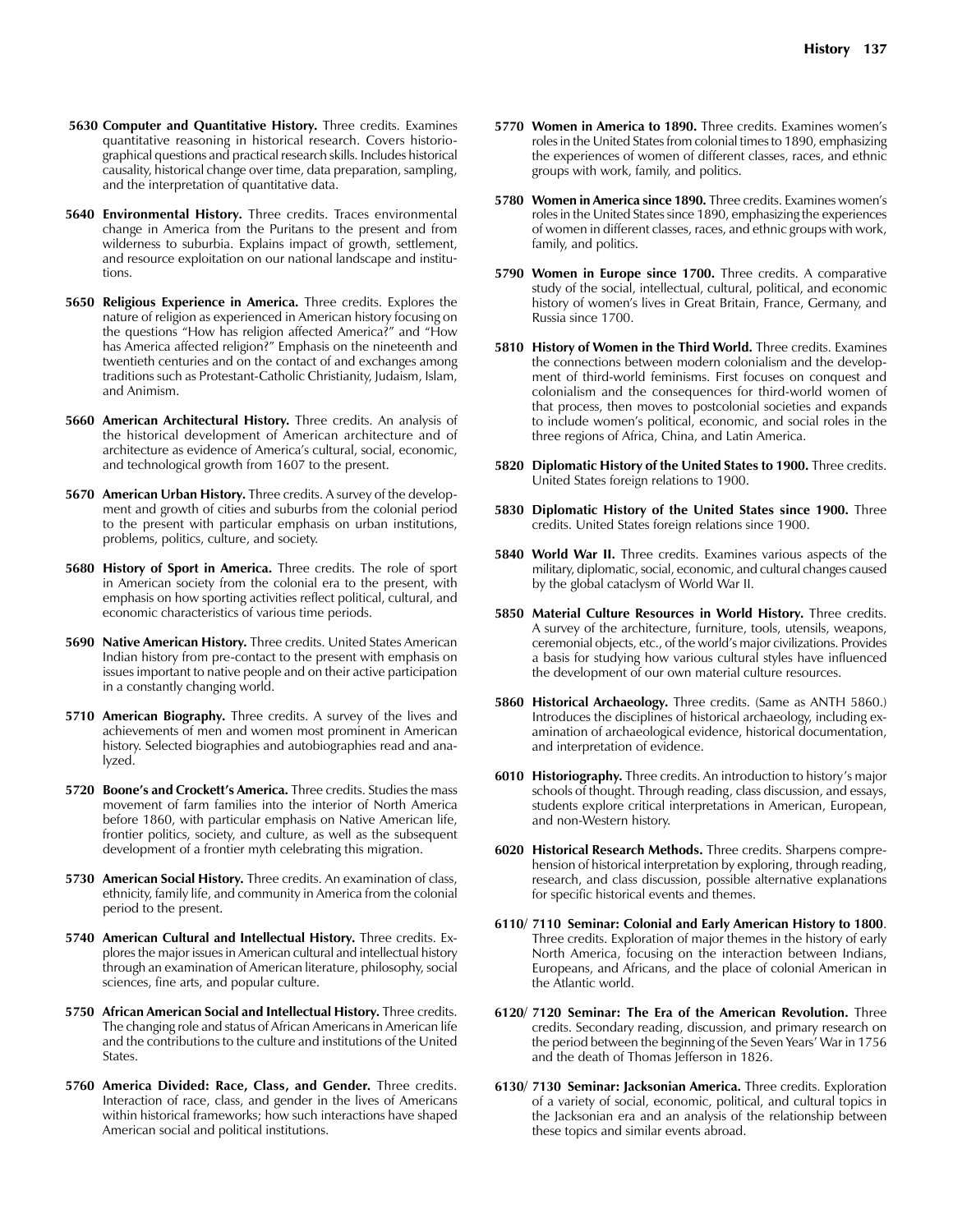- **6140 Seminar: Old South.** Three credits. Examines the major secondary works which have shaped our understanding of the colonial and antebellum South.
- **6150/ 7150 Seminar: New South.** Three credits. Readings and research in aspects of the American South since 1865.
- **6160/ 7160 Seminar: American West.** Three credits. Major issues in the history of the West and developments in U.S. West historiography.
- **6170/ 7170 Seminar: Recent American History.** Three credits. The bibliography, interpretation, and selected topics of the history of the United States since 1900.
- **6180/ 7180 Seminar: American Diplomatic History.** Three credits. Selected topics of U.S. diplomatic history treated in depth. Conflicting scholarly interpretations are analyzed and diplomatic source materials are consulted. Formal paper required.
- **6190/ 7190 Seminar: State and Local History.** Three credits. An intensive inquiry into sources of state and local history. Several research papers using primary materials required.
- **6210/ 7210 Seminar: American Social History.** Three credits. Prerequisite: Instructor's permission required. Focuses on selected topics in American social history through directed readings, research, and discussion.
- **6220/ 7220 Seminar in Public Programming for Historical Organizations and Archives.** Three credits. Examines the theory and practice of educational outreach and public programming for historical



organizations. Designed to provide in-depth study in reference services, outreach, history education, advocacy, exhibit development, and assessment for a variety of cultural institutions.

- **6230/ 7230 Seminar: American Women's History.** Three credits. Focuses on selected topics in American women's history through directed readings, research, and discussion.
- **6240/ 7240 Seminar: African American History.** Three credits. Selected topics in African American history. Emphasis on the post-Reconstruction period of United States history.
- **6250/ 7250 Seminar: American Cultural and Intellectual History.** Three credits. Readings and research in selected topics from the colonial period to the present.
- **6260/ 7260 Seminar: American Religious History.** Three credits. Specific themes in the development of religion in America explored through directed readings, research, writing, and discussion.
- **6310 Seminar: Medieval Europe.** Three credits. A reading seminar stressing bibliography, interpretation, and methodologies for either the socioeconomic, cultural-intellectual, or political-military history of the Middle Ages.
- **6320 Seminar: Renaissance and Reformation Europe.** Three credits. A reading seminar stressing bibliography, interpretation, and methodologies for either the socioeconomic, cultural-intellectual, or political-military history of the Renaissance and Reformation.
- **6340 Seminar: Topics in Premodern Europe.** Three credits. A research seminar covering selected topics in European history before 1715.
- **6350/ 7350 Seminar: Eighteenth-Century Europe.** Three credits. Prerequisite: Elementary knowledge of French. The story, sources, and significance of eighteenth-century Europe from the decline of Louis XIV to the rise of Napoleon I. A combination of lectures, discussions, oral reports, and research projects.
- **6360/ 7360 Seminar: Nineteenth-Century Europe.** Three credits. Selected topics. A research paper using primary materials required.
- **6370/ 7370 Seminar: Recent European History.** Three credits. A combined readings and research seminar of twentieth-century Europe. The readings will be over several major topics. The research will involve thorough knowledge and use of available materials—primary and secondary—on each student-selected topic.
- **6380/ 7380 Seminar: The Third Reich.** Three credits. Preparation for students to think critically, research competently, and write intelligently about the history of National Socialist Germany.
- **6390 Seminar: European Women's History.** Three credits. Investigates aspects of women's lives in Europe. Countries and time periods covered selected by the instructor. Topics include women and religion, women and war, women and the family, and the impact of ethnicity, class, nationality, gender, and race on European women's lives.
- **6410/ 7410 Seminar: Latin America.** Three credits. Selected topics in the social, economic, and political development of Latin America.
- **6420/ 7420 Seminar: Far East.** Three credits. The bibliography interpretation and selected topics in the history of China and Japan.